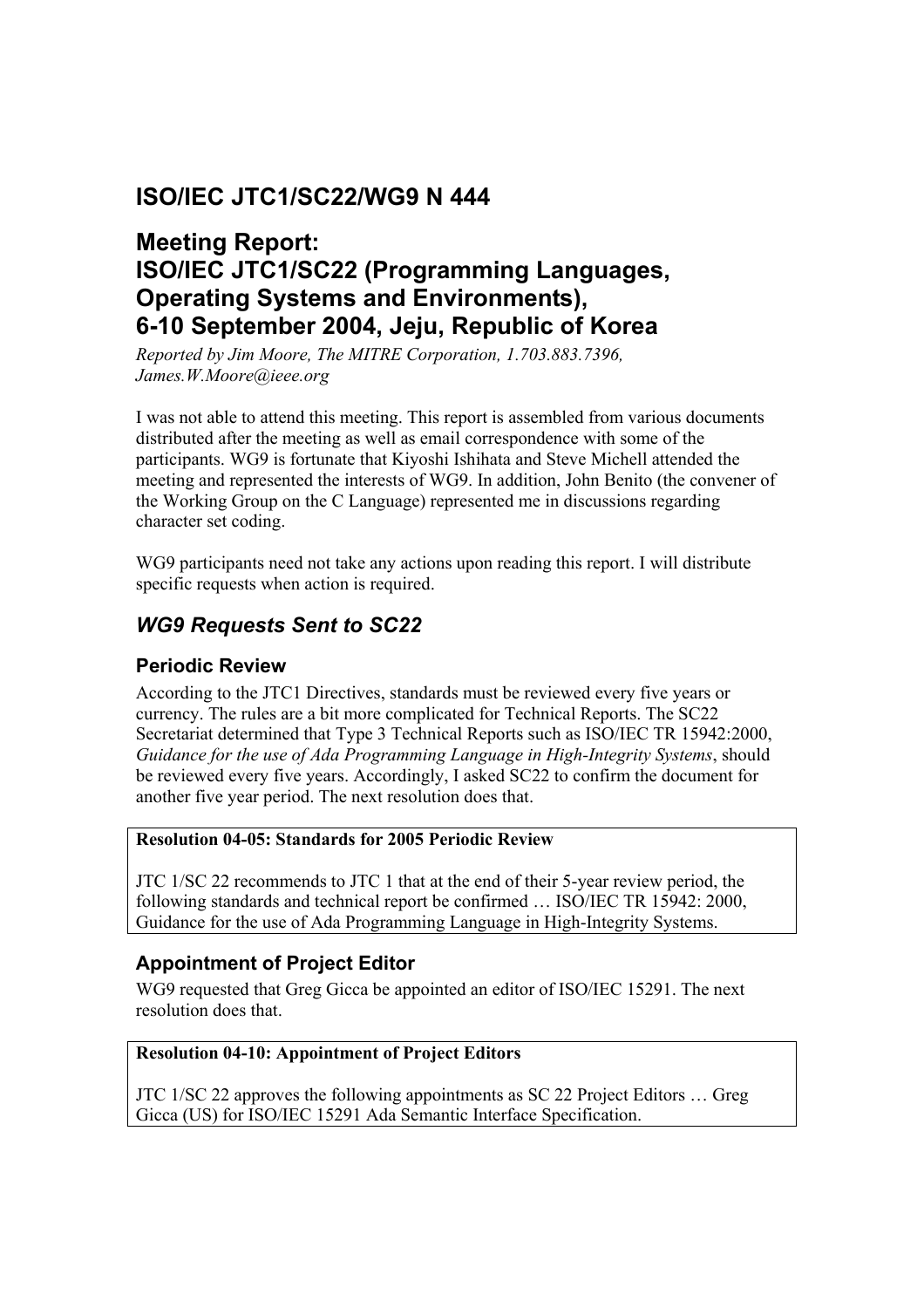You may note that the resolution mistakenly identifies the US national body as the nominating organization rather than ACM SIGAda. I am corresponding with the SC22 Secretariat to resolve this problem.

### **Approach to Coded Character Sets**

Finally, WG9 requested SC22 endorsement of its approach to character set coding. The following resolution provides that endorsement.

#### **Resolution 04-15: Coded Character Sets**

JTC 1/SC 22 agrees that the proposed implementation of coded character set support described in document N 3758 agrees with the principles for coded character set support previously adopted by SC 22, notably resolution 02-24. JTC 1/SC 22 instructs WG 9 to consider referencing ISO/IEC TR 10176 Annex A in the revision of the Ada language standard.

# *SC22 Requests Sent to WG9*

### **Terminology**

Terminology has become a problem. The ISO/IEC 2382 series of vocabulary standards is growing obsolete and there has been no clear plan to update them. The latest idea is to devolve the various parts of the standard to JTC1 SubCommittees and ask them to maintain the documents. SC22 anticipated this move and asked Roger Scowen (UK) to prepare a plan, ultimately circulated as 22N3784. The following resolutions take steps toward implementing the plan. I will be sending follow-up requests on this item.

#### **Resolution 04-01: Establishment of an Ad Hoc Group on Terminology**

JTC 1/SC 22 instructs all SC 22 WG conveners to send the SC 22 document N3784 "Terminology in ISO/IEC 2382 and some SC 22 standards" to their project editors for review.

Project editors, upon their review of the text, are instructed to send no later than 7 March 2005 all comments and the text (in text format) of any definition clauses that their Standard contains to Roger Scowen (email: roger.scowen@npl.co.uk) for inclusion in an updated version of N3784.

#### **Resolution 04-11: SC 22 Representative to JTC 1 Vocabulary Group**

JTC 1/SC 22 appoints Roger Scowen as its representative to the JTC 1 Ad Hoc on JTC 1 Vocabulary.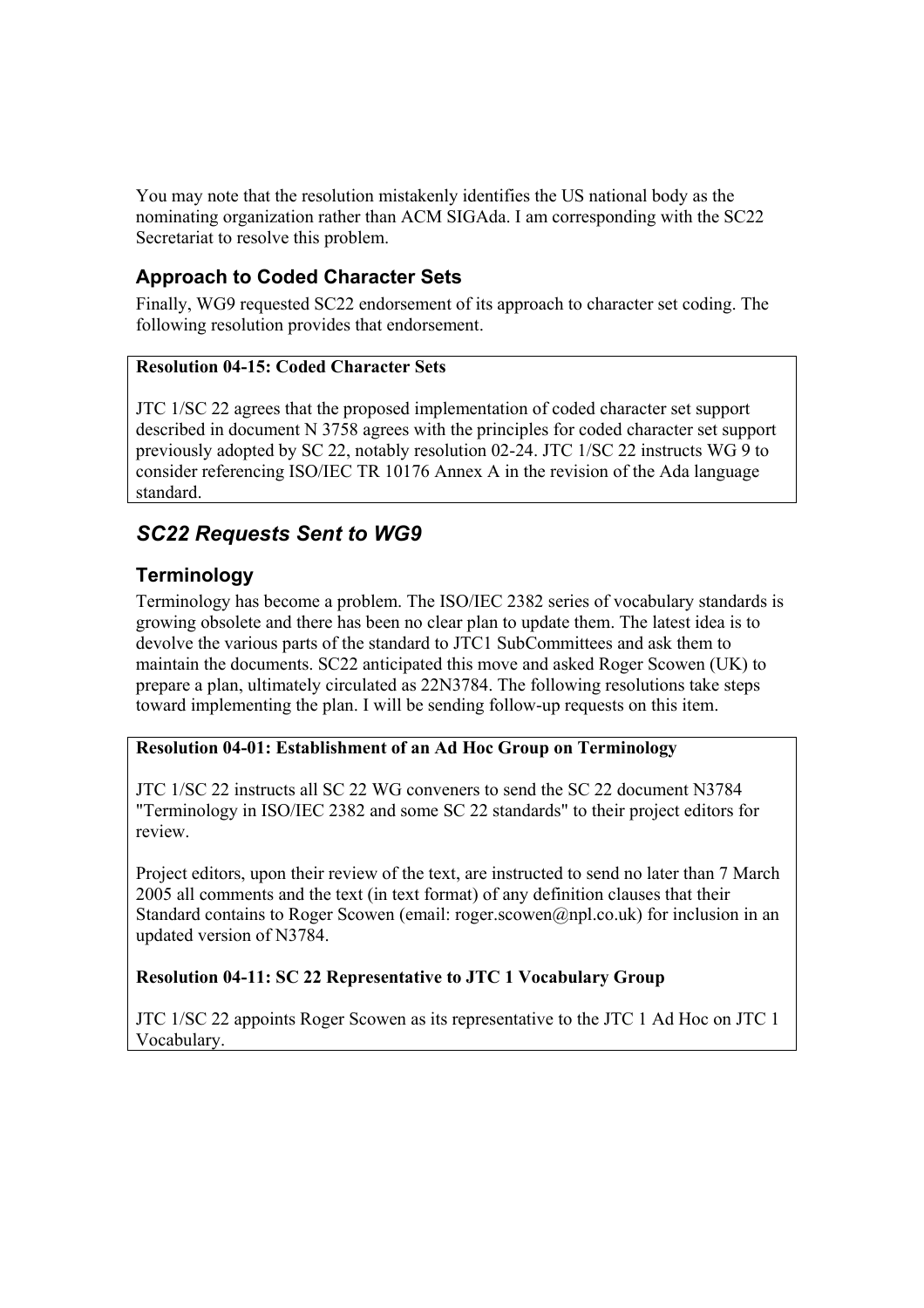# *Other Items of Interest*

### **Freely Available Specifications**

Many JTC1 documents including Technical Reports are freely available to the public. The next resolution is intended to improve the public's awareness of these documents:

#### **Resolution 04-09: Further Promotion of Freely Available Specifications**

JTC 1/SC 22 appreciates JTC 1's support for making standards freely available on the Web, and plans on continuing to utilize this capability. However, SC 22 is concerned that the mechanism for obtaining electronic versions of such standards free of charge is hidden from the public at large, which is the very group that SC 22 wishes to reach. Specifically, a search for a freely available standard by number using the most common web search engine does not turn up the "Freely available JTC 1 documents" page of the JTC 1-endorsed home, www.jtc1.org. However, it does lead the searcher to the ISO On-Line Store page, which allows the searcher to purchase these documents. No statement is made at that site that these documents are actually available electronically without charge.

In order to accurately inform the public at large of the free availability of such standards, SC 22 instructs its Chair to request that the web page on the ISO On-Line Store site describing each of these standards clearly state that there is no charge for electronically downloadable versions.

### **Future of SC22**

An Ad Hoc group considered future work for SC22. I contributed a brief paper regarding support for high integrity applications. I will report to you separately on this item. The Ad Hoc group provided a report resulting in the following resolution:

#### **Resolution 04-13: Ad Hoc on the Future Directions for SC 22**

JTC 1/SC 22 resolves that the Ad Hoc on the Future Directions for SC 22 be continued for a period of one year with Jonathan Hodgson as convener. The Ad Hoc is charged to explore the following four areas agreed upon at the Ad Hoc Meeting on the Future of SC 22 held on 6 September 2004:

- Support for High Integrity Applications
- Libraries
- Industrial Consortia
- Standards Education

SC 22 instructs the convener to organize a meeting of the Ad Hoc in March 2005 to report on and prepare recommendations for the 18th SC 22 plenary, on future work directions for SC 22. SC 22 instructs that agenda time at the March meeting is to be given only to those items for which a written contribution is submitted by 15 January 2005. Should no written contributions be submitted for this meeting, the meeting shall be canceled.